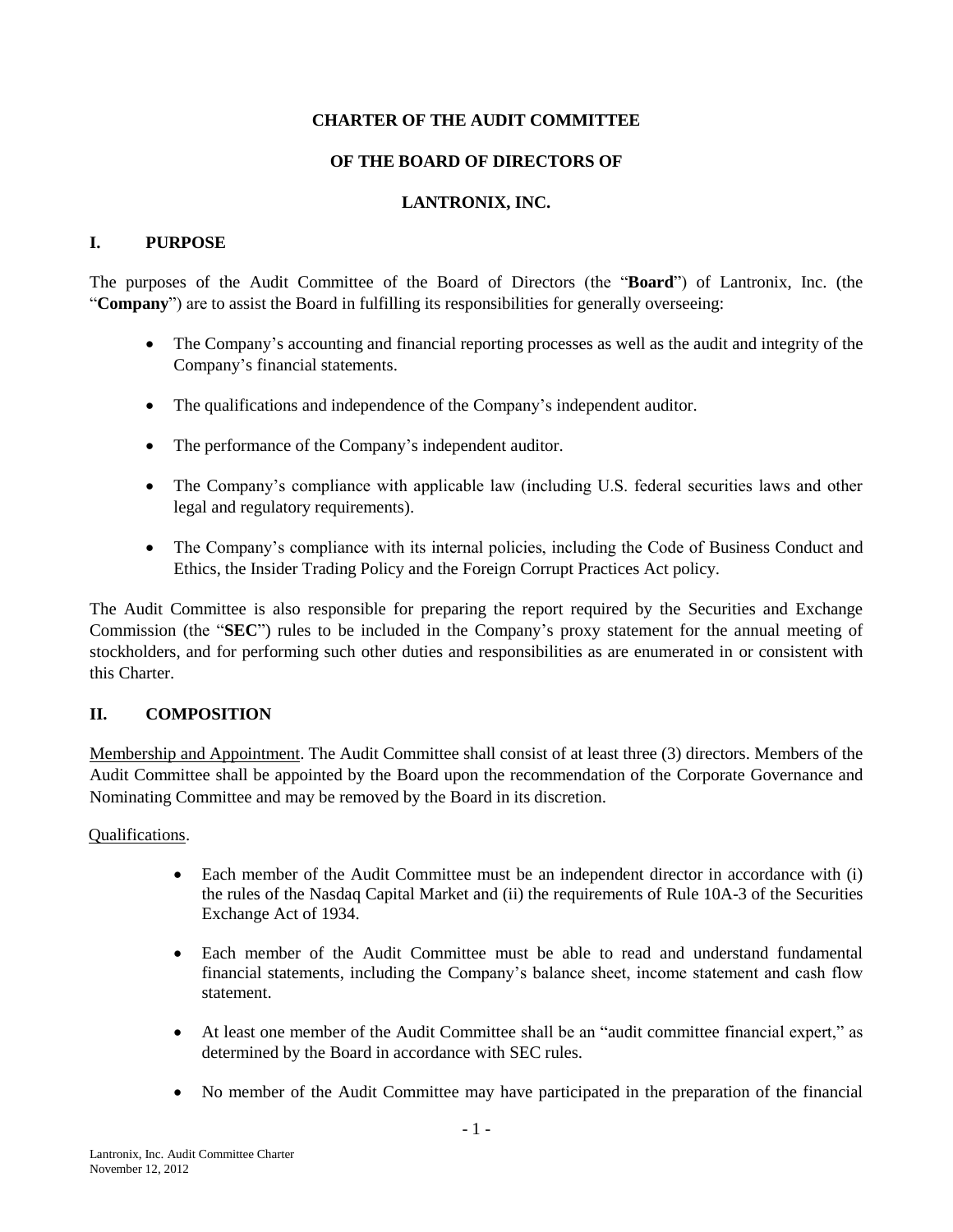statements of the Company or any of the Company's current subsidiaries at any time during the past three (3) years.

Chairperson. The Board may designate a chairperson of the Audit Committee. In the absence of that designation, the Audit Committee may designate a chairperson by majority vote of the Audit Committee members.

# **III. AUTHORITY AND RESPONSIBILITIES**

The following are the principal recurring responsibilities of the Audit Committee. The Audit Committee may perform such other functions as are consistent with its purpose and applicable law and as the Board or the Audit Committee deem appropriate. In carrying out its responsibilities, the Audit Committee believes its policies and procedures should remain flexible, in order to best react to changing conditions and circumstances.

Select and Hire the Independent Auditor. The Audit Committee shall be responsible for appointing, compensating and, where appropriate, replacing the independent auditor. The independent auditor will report directly to the Audit Committee.

Supervise and Evaluate the Independent Auditor. The Audit Committee shall:

- Oversee and evaluate the work of any registered public accounting firm engaged for the purpose of preparing or issuing an audit report or performing other audit, review or attest services for the Company.
- Review and resolve any disagreements that may arise between management and the independent auditor regarding financial controls or financial reporting.

Evaluate the Independence of the Independent Auditor. The Audit Committee shall:

- Review and discuss with the independent auditor its annual written statement delineating all relationships or services between the independent auditor, the Company and its subsidiaries consistent with Independence Standards Board Standard No. 1.
- Review and discuss with the independent auditor on a periodic basis any other relationships or services (including permissible non-audit services) that may affect its objectivity and independence.
- Oversee the rotation of the independent auditor's lead audit and concurring partners and the rotation of other audit partners, with applicable time-out periods, in accordance with applicable law.
- Take, or recommend to the Board that it takes, appropriate action to oversee the independence of the Company's outside auditor.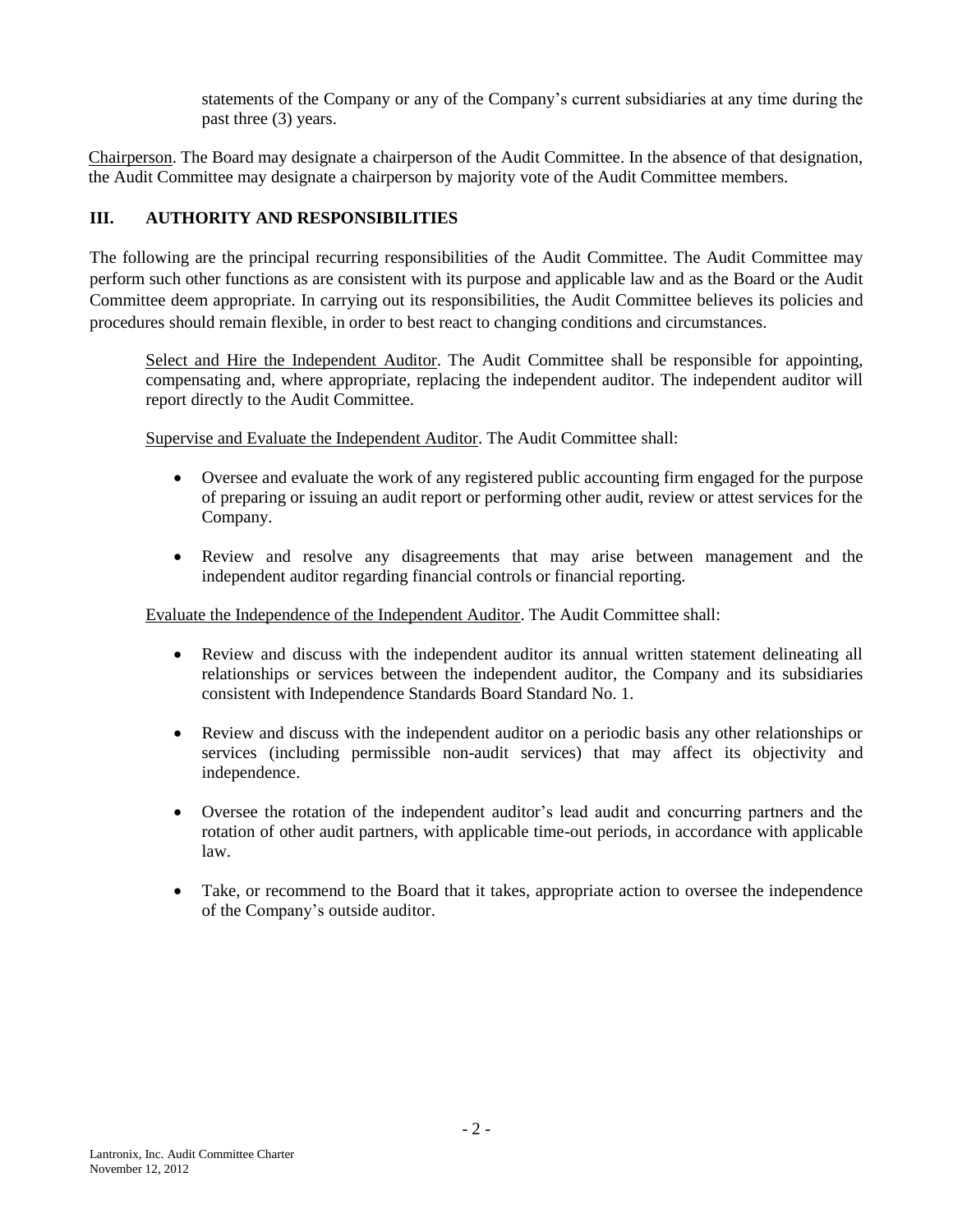Approve Audit and Non-Audit Services and Fees. The Audit Committee shall (i) review and approve, in advance, the scope and plans for the audits and the audit fees and (ii) approve in advance all non-audit services to be performed by the independent auditor that are not otherwise prohibited by law and any associated fees. The Audit Committee may delegate to one or more members of the Audit Committee the authority to pre-approve audit and permissible non-audit services, as long as this pre-approval is presented to the full Audit Committee at scheduled meetings. The Audit Committee may, in accordance with applicable law, establish pre-approval policies and procedures for the engagement of independent accountants to render services to the Company.

Review Financial Statements. The Audit Committee shall review and discuss the following with management and the independent auditor:

- The Company's annual audited and quarterly financial statements, including the disclosures in "Management's Discussion and Analysis of Financial Condition and Results of Operations".
- The results of the independent audit and the quarterly reviews, and the independent auditor's opinion on the annual financial statements.
- The reports and certifications regarding internal controls over financial reporting and disclosure controls.
- Major issues regarding accounting principles and financial statement presentations, including any significant changes in the Company's selection or application of accounting principles.
- Analyses prepared by management or the independent auditor setting forth significant financial reporting issues and judgments made in connection with the preparation of the financial statements, including analyses of the effects of alternative GAAP methods on the financial statements.
- The effect of regulatory and accounting initiatives, as well as off-balance sheet structures, on the Company's financial statements.
- Any significant changes required in the audit plan.
- Any problems or difficulties the independent auditor encountered in the course of its audit work, including any restrictions on the scope of the auditor's activities or on access to requested information, and management's response.
- Any significant disagreements between management and the independent auditor.

Reports and Communications from the Independent Auditor. The Audit Committee shall review and discuss reports from the independent auditor concerning the following:

- All critical accounting policies and practices that the Company will use.
- All alternative treatments of financial information within generally accepted accounting principles that the auditor has discussed with management, ramifications of the use of these alternative disclosures and treatments, and the treatment preferred by the independent auditor.
- Other material written communications between the independent auditor and management, such as any management letter or schedule of unadjusted differences.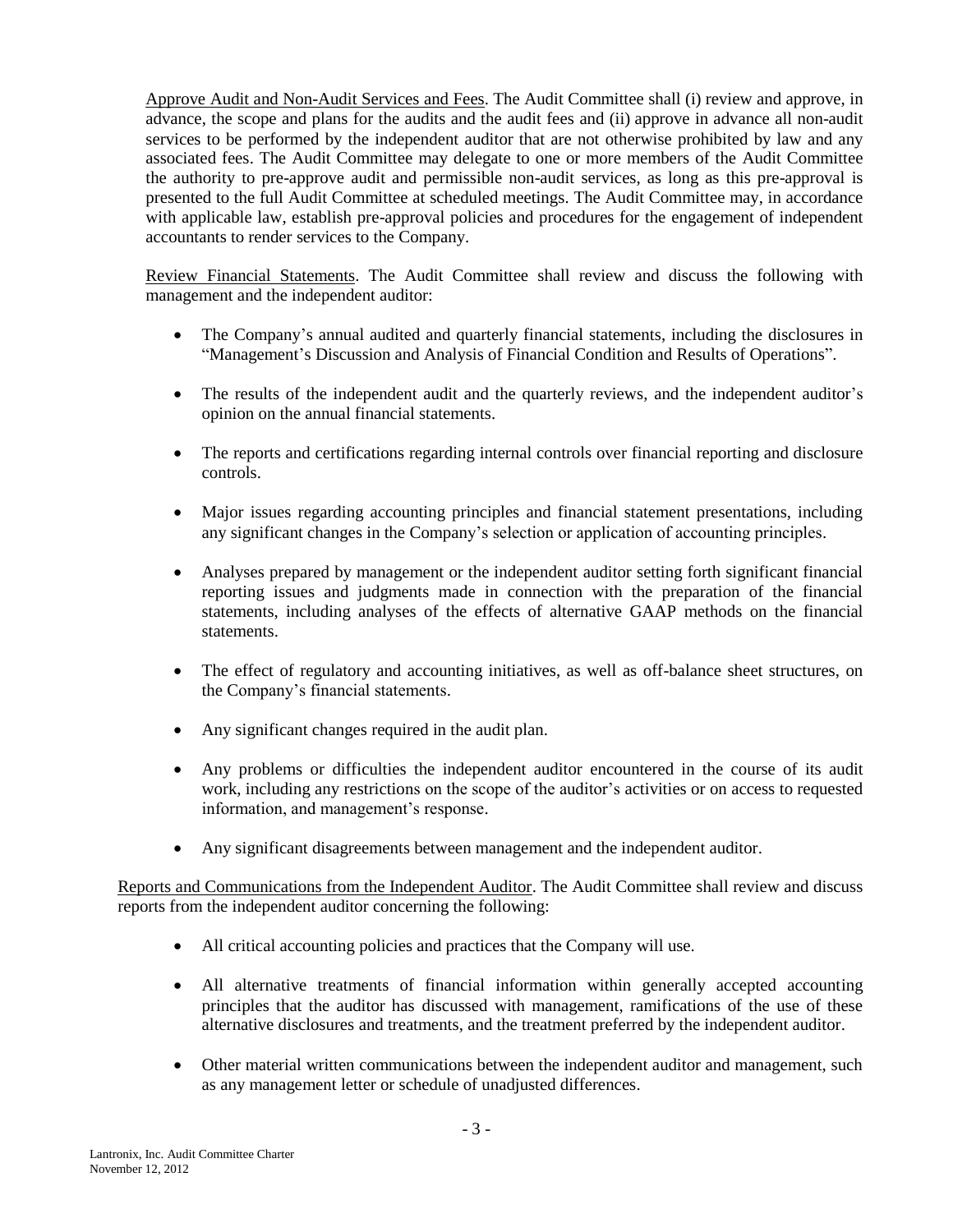Other matters required to be communicated to the committee under generally accepted auditing standards and other legal or regulatory requirements.

Audit Committee Report. The Audit Committee shall prepare the report that SEC rules require to be included in the Company's annual proxy statement.

Earnings Press Releases and Earnings Guidance. The Audit Committee shall review and discuss corporate policies with respect to earnings press releases (with particular attention to any use of "pro forma" or "adjusted" non-GAAP information), as well as corporate policies with respect to financial information and earnings guidance provided to analysts and ratings agencies.

Internal Controls. The Audit Committee shall review and discuss with management and the independent auditor the adequacy and effectiveness of the Company's internal controls, including any changes, significant deficiencies or material weaknesses in those controls reported by the independent auditor or management and any special audit steps adopted in light of significant control deficiencies, and any fraud, whether or not material, that involves management or other Company employees who have a significant role in the Company's internal controls.

Disclosure Controls and Procedures. The Audit Committee shall review and discuss the adequacy and effectiveness of the Company's disclosure controls and procedures.

Legal and Regulatory Compliance. The Audit Committee shall review and discuss with management and the independent auditor (i) the overall adequacy and effectiveness of the Company's legal, regulatory and ethical compliance programs, including the Company's Code of Business Conduct and Ethics, and (ii) reports regarding compliance with applicable laws, regulations and internal compliance programs.

Complaints. The Audit Committee shall oversee procedures established for the receipt, retention and treatment of complaints on accounting, internal accounting controls or audit matters, as well as for confidential and anonymous submissions by the Company's employees concerning questionable accounting or auditing matters.

Risks. The Audit Committee shall review and discuss with management and the independent auditor the Company's major financial risk exposures and the steps management has taken to monitor and control those exposures, including the Company's guidelines and policies with respect to risk assessment and risk management.

Related Party Transactions. The Audit Committee shall review the Company's related party transaction policy and review and approve all transactions between the Company and a related person for which review or approval is required by applicable law or that are required to be disclosed in the Company's financial statements or SEC filings or in accordance with the Company's related party transactions policy.

Review Finance and Accounting Functions. The Audit Committee shall at least annually review the Company's finance and accounting functions.

- Advise the Board and the CEO with respect to the appointment, dismissal, performance evaluation, compensation, and replacement of the Company's Chief Financial Officer.
- Receive periodic reports from the Company regarding the budget, staffing, and activities of the finance and accounting functions.

The primary responsibility of the Audit Committee is to oversee the Company's financial reporting process on behalf of the Board and report the results of their activities to the Board. While the Audit Committee has the responsibilities and powers set forth in this Charter, it is not the duty of the Audit Committee to plan or conduct